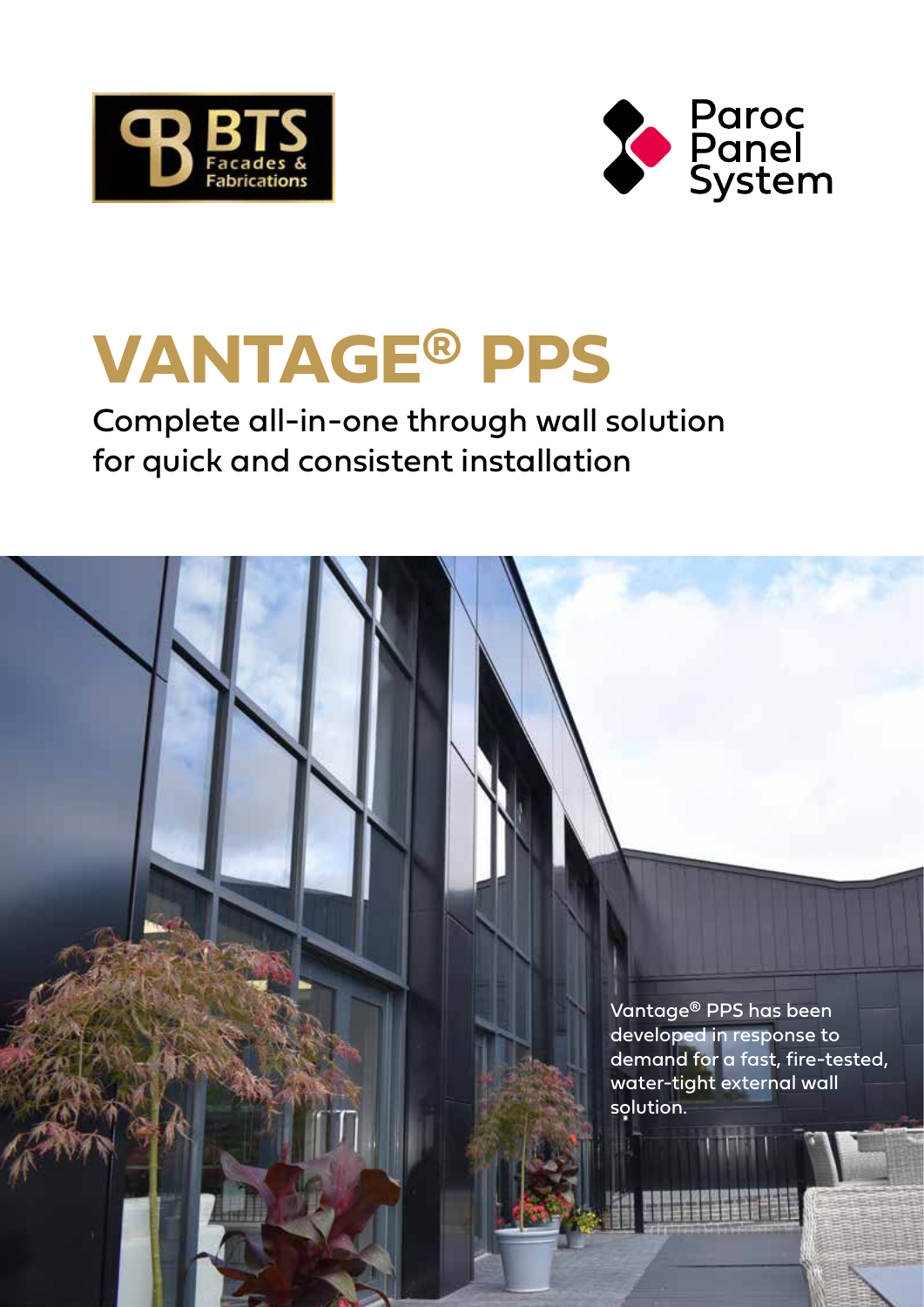

A collaboration between Paroc Panel System and BTS Facades and Fabrications, the Vantage® PPS system is made up of industry leading, Euroclass A2-s1-d0 rated sandwich panel with a structural (Euroclass A1) stone wool core, combined with the Vantage® SF rainscreen front face, tested to the latest BS8414-2:2020 standard.

## **DESIGN OF VANTAGE® PPS**

The Vantage® PPS system is a solution for a wide number of applications, with Paroc Panel System and BTS Facades and Fabrications having partnered to provide a system-based suite of products.

With long-spanning capabilities – able to bridge between primary steelwork – the Vantage® PPS system reduces the need for secondary galvanised steel purlins for significantly faster construction times, reduced material use and potential cost savings.

In addition, Vantage® PPS offers reduced cold bridging, excellent acoustics and, with panels

from 80mm to 300m, a wide choice of thermal insulation options with the respective U-values the choice offers.

Paroc Panel System panels, which provide the air and water-tight structural base to support the BTS rainscreen, are manufactured using AST® Technology that ensures their high tensile strength, reliable longevity, and fire resistance. The BTS Vantage® SF Rainscreen range offers the ultimate flexibility with almost limitless design options.



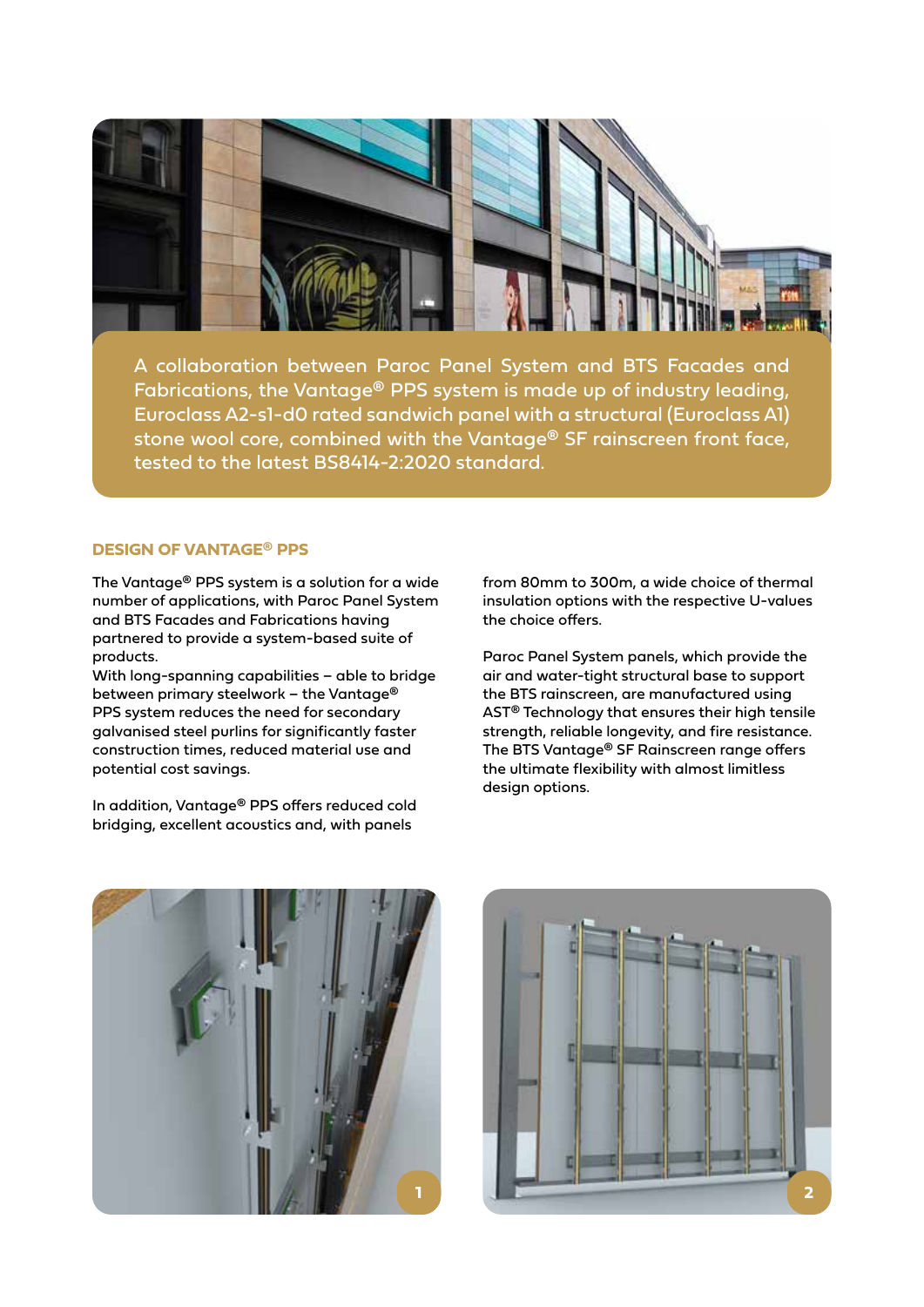#### **APPLICATIONS**

The Vantage® PPS system is the perfect solution for any application where the speed and trouble-free benefits of a full wall system, from a single source supply, are required. In fact, The Vantage® PPS system is ideal for the construction of data centres, retail developments, leisure, and other commercial buildings where a fast, fire-safe, water-tight solution is required.

## **SAFETY FIRST**

Paroc Panel System panels are classified in Euroclass A2-s1,d0 and meet the requirements for fire resistance up to four hours. LPCB and FM Approved options are also available. Combined with the Vantage® SF Rainscreen front face, the combined system has been fully tested to the latest BS8414-2:2020 standard, to provide an industry leading complete through wall solution.





#### **SYSTEM BASED SOLUTIONS**

The system based and safety first approach has the following benefits

- High aesthetics and design flexibility
- One stop shop using market-leading products
- Complete cradle to cradle sustainability
- Built in passive fire protection, noncombustible and limited combustibility rated products A2 rated or better
- Tested systems with either CWCT or BS8414- 2:2020
- Ease and speed of installation that offers Paroc Panel System composite option
- Weather tight building envelope early on in the build programme to simplify and accelerate the construction process
- Excellent acoustic, airtightness and weathering
- Wide range of applications such as quick build commercial offices, retail, data centres, warehouses and multi story residential projects